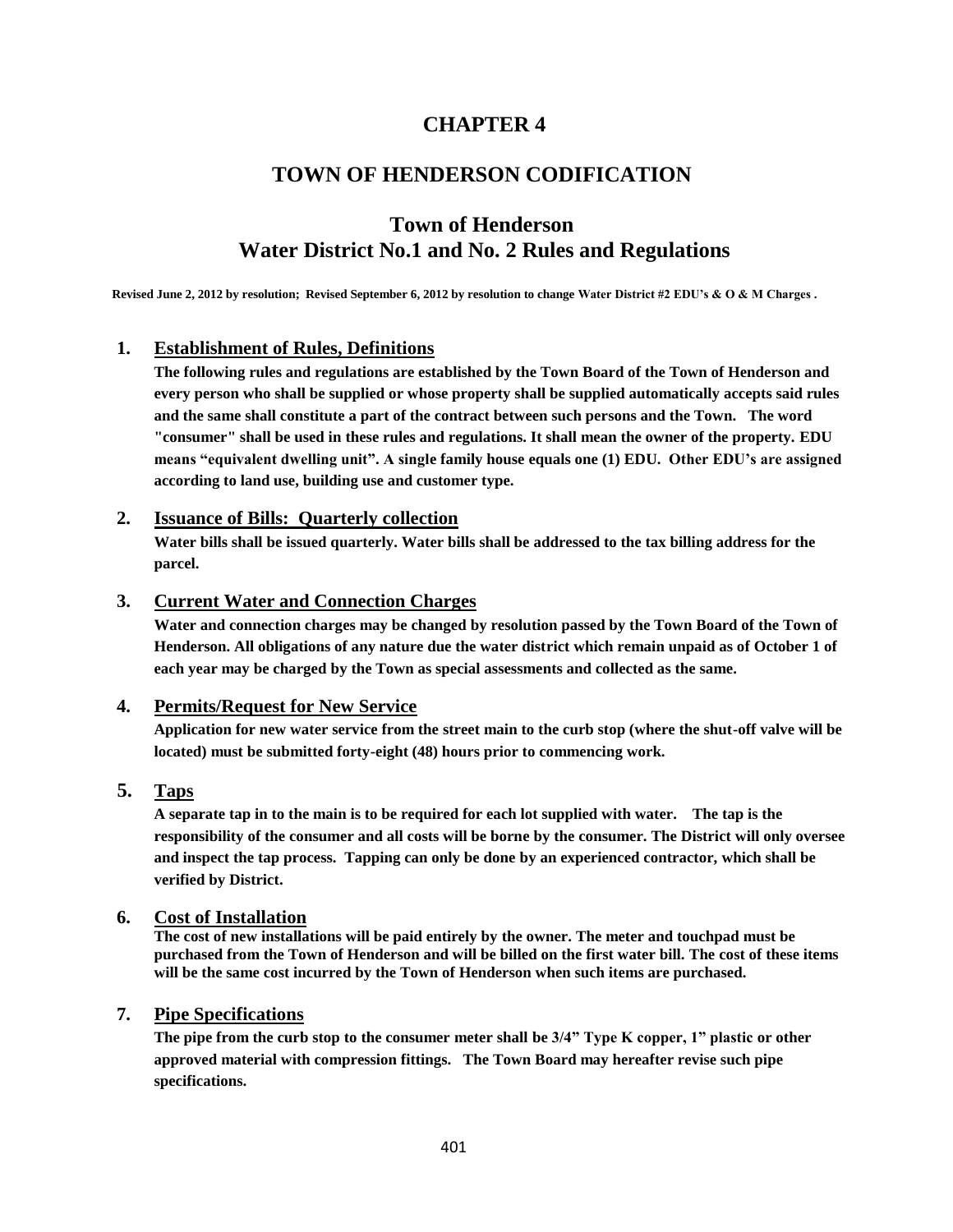### **8. Laying of Service Pipes & Notification to the District**

**Service pipes shall be laid not less than sixty (60") inches below the surface of the earth unless equivalent frost protection is provided which is acceptable to the District. This applies to the established grade where it has been fixed. No trench shall be backfilled in any manner before a representative of the District makes inspection for leaks and clearances.**

### **9. Trench Openings and Backfilling**

**The trench opening by the owner or contractor for tapping onto the service shutoff for the installation of the water line shall be of sufficient size and have the proper safety precaution to accommodate the work to be accomplished. The owner or contractor shall make alterations to the opening as instructed by the District representative. The backfilling of the trench shall be made by the owner or the contractor. The material used shall be sand in the immediate area around the pipe to a depth of one (1) foot. The remainder of the trench will be original material, tamped every eight (8) inches until the trench is backfilled to original grade.**

### **10. Maintenance of Service Pipes**

**The district will maintain all the service piping from the main to each structure as long as the property is within the District or if installation was inspected when installed after the close of construction in that district. The owner within the District is only responsible for what is inside there building. Outside District users are responsible for maintenance on all piping.** 

### **11. Backflow Preventers**

**Where required by the New York State Department of Health Sanitary Code, Part 5, or local ordinance, a backflow preventer of a suitable type that is currently approved by the Health Department must be installed.**

**A. Well Separation Inspection: Should the records indicate that at the time of connection to the public water supply a choice is made to retain the existing well on a property, the NYS Department of Health requires an inspection of the operation of both water supplies which is required to verify that the well is still in operation and remains separate from the public water supply. An inactive well must be abandoned per NYS Department of Health regulations. There is no charge for the first inspection and a fee of \$40 is due for each subsequent inspection. If there is maintenance of an active well, an access easement shall be granted by owner to the District to permit entrance to inspect the well and to make future owners aware of the easement associated with a private well. New York State Sanitary Code, Part 5 ensures the safety of public water through the enforcement of the said code. An inspection shall occur every three (3) years or more often as may be required. An inspection shall also occur whenever ownership of such premises changes.** 

### **12. Cross-connection Control**

**No consumer is allowed any cross-connection from any other source of water under the rules and regulations, Part 5, of the NYS Department of Health. When such cross-connections are found, the water from the District water system shall be turned off immediately to prevent contamination of the district water system. The consumer shall be requested to provide a cross-connection control device as required by District upon discovery.**

**13. Operation of Curb Stop Water Shutoff No curb stop shall be operated by anyone other than a representative of the District.**

### **14. Operation of Fire Hydrants**

**No fire hydrant shall be operated by anyone other than a representative of the District. The fire department may however, use the hydrants for the purpose of fighting fires, announced fire fighter training exercises, or to assist the District.**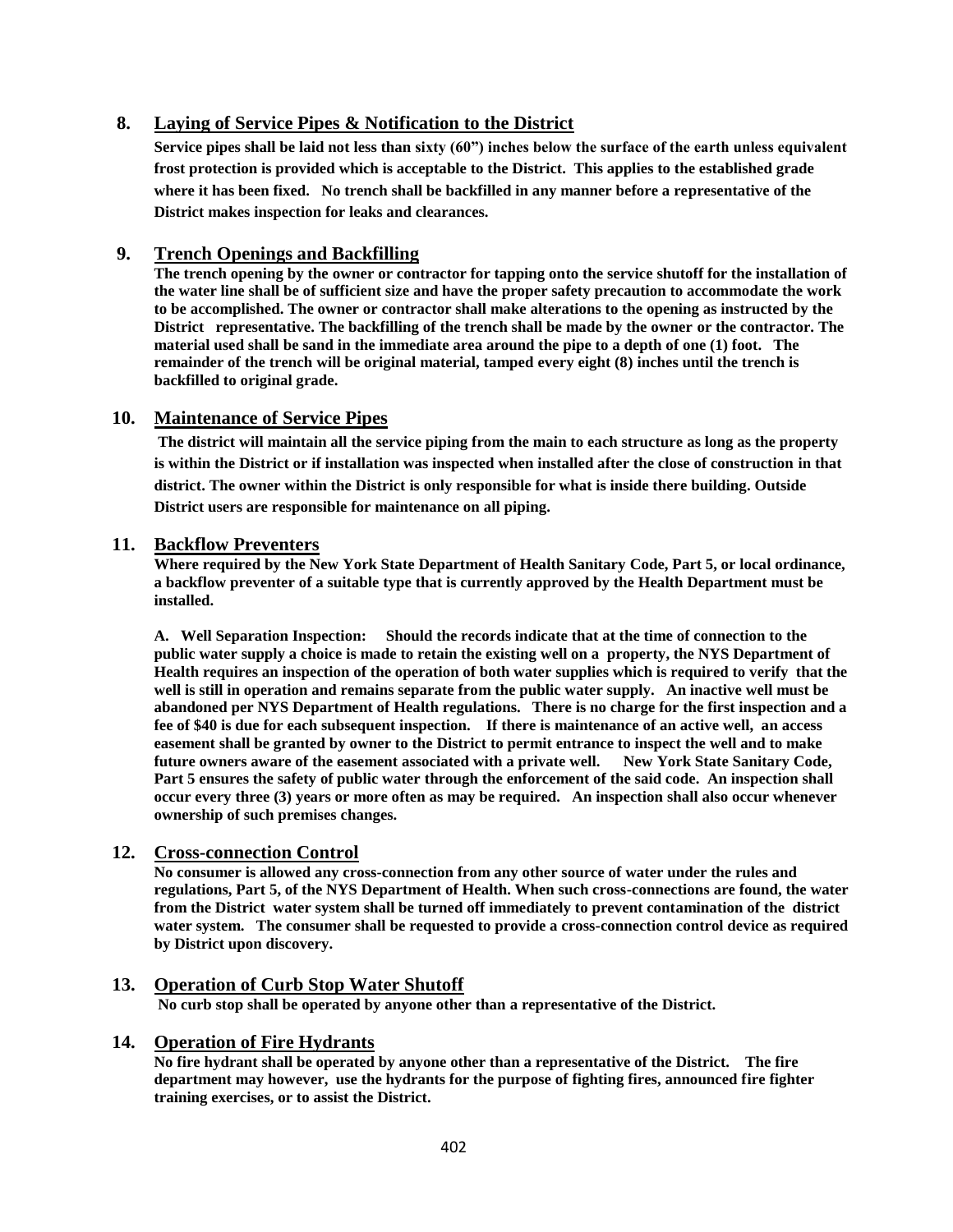### **15. Meters**

- **A. All water services except those used exclusively for fire purposes shall be metered. Meters shall be obtained from the District and all repairs and testing must be made by the District.**
- **B. All meters at the time of initial construction of the water system shall be provided by and maintained by the District at no cost to the consumer. Damage to the meter not caused by the District is the responsibility of the owner, including all cost for its removal, repair, testing and replacement.**
- **C. Meters shall be as specified by the District. The consumer is responsible for the costs of any meters required after the initial construction of the system.**
- **D. Meters removed for seasonal purposes will be billed at a minimal of \$45.00 per hour at the time of removal and charge shall however include both the time incurred for the removal and re-connection process. Additional charges may also be incurred which may be, but not limited to: requested turn on and/or turn off at curb or in home; service, repair and/or replacement of meters and/or parts; and inspections necessary for new and/or old installations.**

### **16. Testing and Repair of Meters**

**The District shall conduct periodic tests on all meters so as to maintain the meter in proper working condition. The District will pay all costs for routine testing, maintenance, repairs and replacements. The District will have all meters larger than two (2) inches in size tested every four (4) years or as needed.** 

### **17. Location of Meters**

**All water meters shall be placed in an accessible part of the building or basement so that they may be read or removed. When placed in a pit such a pit shall comply with specifications established by the District. Just inside of the basement or pit wall into which the service pipe extends, a shutoff valve shall be placed ahead of the meter. On all water meters two (2) inches and larger, a backflow preventer shall be installed when connecting equipment to a building which has a potential of back feeding contaminants into the system as determined under the District specifications. (All new, repaired, or replaced services, two inches (2") or larger shall have a Department of Health approved backflow prevention device after the water meters.) All water meters not in a heated environment or meter pit shall be removed annually to eliminate freezing.**

### **18. Breaking of Seals**

**All water meters, when set, shall be sealed to prevent tampering. No person other than an authorized employee of the District shall break said seals or remove said meter.**

### **19. Inspections**

**Any employee of the District, upon proper identification, shall have the right to enter any premises where municipal water is being supplied for the purpose of inspecting, installing, removing or reading a meter, plumbing and fixtures of the water service and all work in connection with the service.**

### **20. Liability**

**In the event of an emergency, including but not limited to breaks in a water main, the District shall not be liable for any damages which may result to any person or premises from the shutting off of the water from any main or service for any purpose whatsoever, even in cases where notification is not given.**

### **21. Fire Prevention Services (Sprinkler Systems)**

**Where on-premises fire prevention services are permitted, the entire cost of materials, installation and maintenance of the service from the main to the premises and within the limits of the premises shall be borne by the consumer. The consumer shall pay a connection charge as listed. Failure to make proper**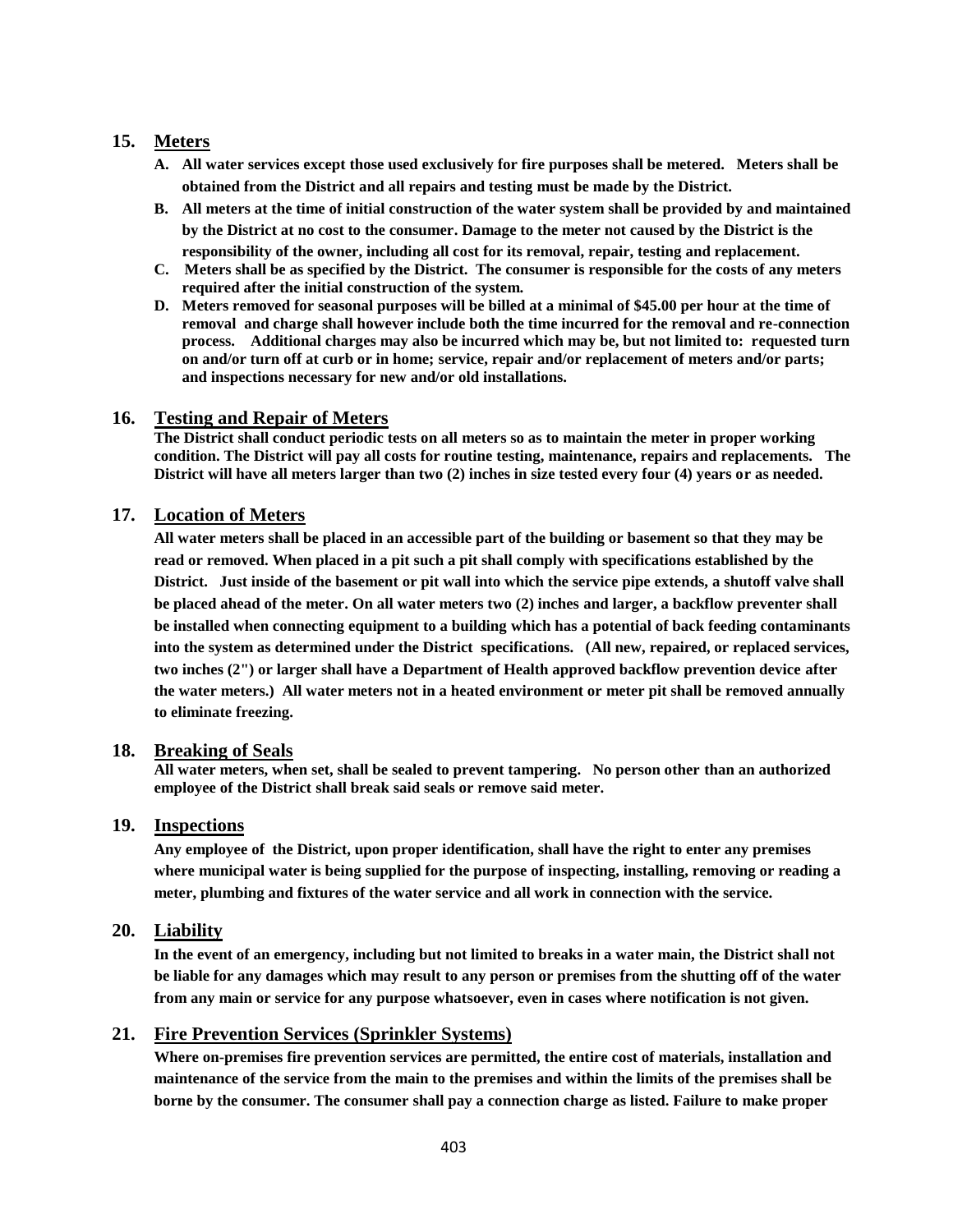**repairs of the system, after due notice, shall result in the water service being turned off. When the consumer desires to conduct flow tests or to make repairs to the fire service system, except in emergencies, the consumer or the representative of the consumer shall give the District forty-eight (48) hours advance notice before commencing such testing or repairs. The charges per billing are as follows:**

#### **A. SCHEDULE OF QUARTERLY FEES FOR SPRINKLER SYSTEMS**

|  |  | <b>Size of System</b> (by inches) |  |
|--|--|-----------------------------------|--|
|  |  |                                   |  |

- **1 1/2 and 2 ........................ \$ 6.00 4 ......................................... \$11.00 6 ........................................ \$16.00 8 ......................................... \$21.00**
- **10 ......................................... \$26.00**

#### **B. SPRINKLER SYSTEM MALFUNCTIONS**

**Any time a malfunction occurs in a sprinkler system, and any Town of Henderson Water District #1 employee has to be on premises for turn off/turn on, repairs, replacements, etc., the owner shall be billed at the rate of \$45.00 per hour for any and all services as well as the cost of any and all parts required to fix the system.**

#### **C. SPRINKLER SYSTEM WATER USAGE**

**When a sprinkler system malfunctions, and unmetered water is discharged, the Water District Operator will provide the Water Clerk with an "estimated usage figure" which will determine the fee to be charged the customer based on a cost of \$5.00 per 1,000 gallons of water consumed.** 

#### **22. Abandonment of Services**

**When a building is torn down and water service is no longer required, the owner of the property shall contact the District to terminate the water service.**

### **23. Estimated Use**

**If a meter fails to accurately record the amount of water used, or the meter cannot be read, the consumer shall be charged at the average daily consumption of the last 4 quarters.** 

### **24. Responsibility For Water Rents**

**The owner of any premises which is supplied with district water shall be liable for charges of the water used or other expenses in connection with such water service as provided herein. When there are two (2) or more tenants occupying a property equipped with only one (1) meter, the water rent shall be billed and collected directly from the property owner and in no case from the tenant.**

#### **25. Buildings With Multiple Meters**

**In any building with multiple meters, there shall be a main water shutoff just inside the wall and individual shutoffs for each meter in the building. It shall be the responsibility of the owner to provide access to read meters.**

### **26. Penalties For Offenses**

**Any persons or person, firm or corporation violating any of the provisions of these rules, regulations and ordinances hereby enacted shall, upon conviction, be fined a minimum of twenty-five dollars (\$25) and a maximum of two hundred fifty dollars (\$250) or imprisoned in the county jail for not more than fifteen (15) days, or be both so fined and imprisoned. These rules and regulations and any ordinances pertaining thereto may also be enforced by injunction or by any other remedy permitted by law.**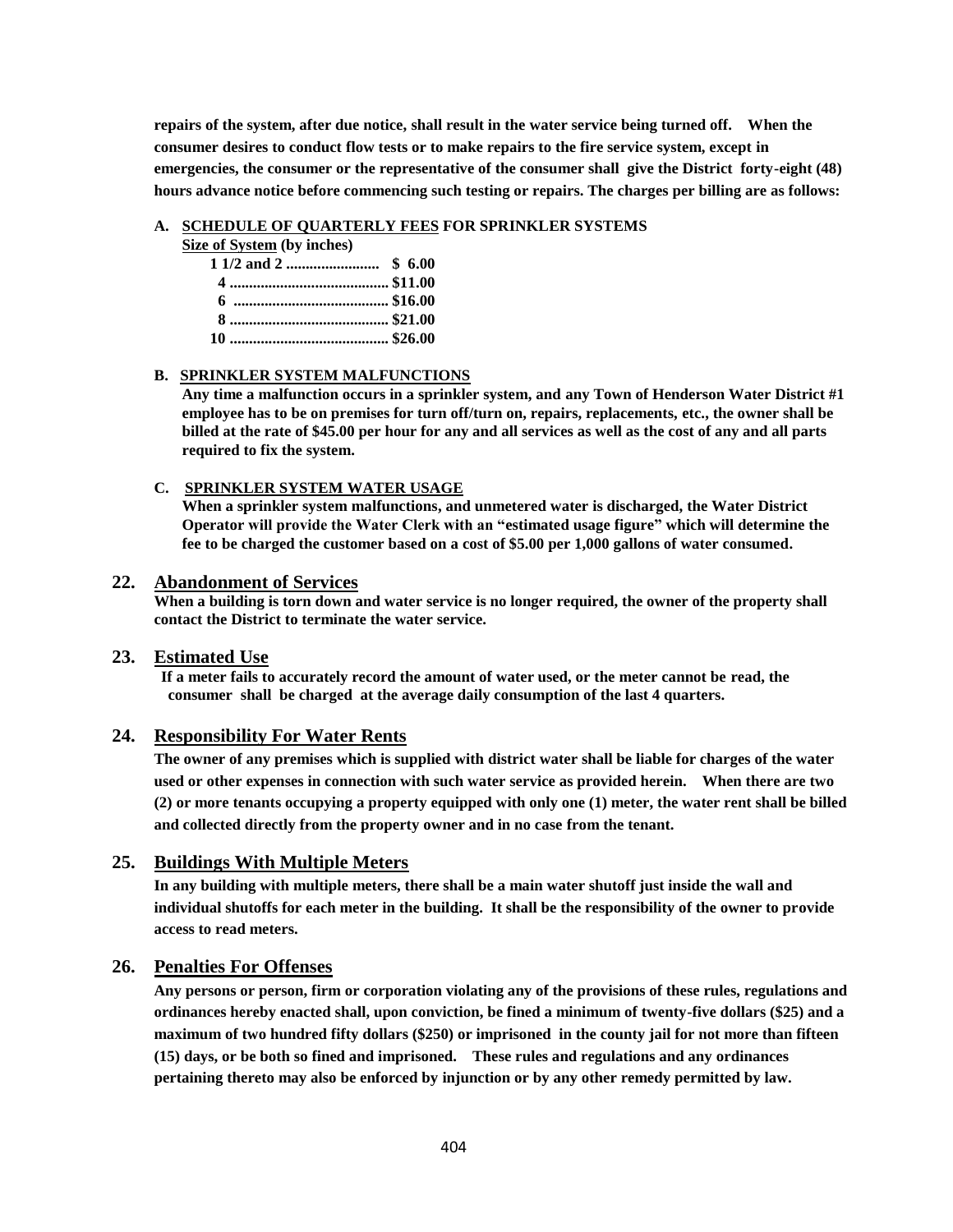### **27: Enlargement of Service**

**When an owner or tenant requires more water than the existing water pipe can deliver the property owner shall pay the cost of the enlargement, modification or replacement of said waterline from the water main to the building**

### **28: Repair and Maintenance of Lines**

**No person or entity, other than Water District authorized personnel, shall attempt to dig up or repair any waterline at any time.** 

### **29: Filling of Swimming Pools**

**No swimming pools shall be filled from any hydrant within the water district.**

### **30: Water Shortage Measures**

**In the event of a major break in a water main or drought condition that depletes the district water levels, the Town of Henderson Town Board may in its discretion order a declaration of water conservation. The Town Board shall establish times for restrictions on the use of water and may among other restrictions prohibit the use of water to wash cars, driveways, homes or to water gardens, shrubs, and flowers or restrict the filling of swimming pools, etc. The Town may for proper cause issue a "boil water" advisory through the media which "boil water" advisory may stay in effect until such time as the County/State Department of Health has declared the water safe to use.**

### **31: Schedule of Charges**

**In addition to any and all other fees and charges, every person who shall be supplied or whose property shall be supplied water by the District shall pay water rent for the water supplied. The water rents shall be as listed in "Exhibit A".**

- **A. Outside District rates shall be the same as Inside District Rates.**
- **B. Water bills which remain unpaid for thirty (30) days after the billing date shall have an additional 10% interest charge assessed on the balance due for the current quarter. Bills that remain unpaid as of October 1 of each year may be charged by the Town as special assessments and collected as same.**
- **C. Where meters are removed and service terminated at request of owner, no re-installation of meter and/or restoration of service shall be made until all unpaid water bills or charges, which have not been levied as a special assessment pursuant to Sub-section (B) above, have been paid in full to the Town.**

### **32: Lease Agreements AND Truck Fill Station**

**Per resolution 2012-05-02-53 … Water District #1 and Water District #2 shall share equally any revenue obtained from renting space on the water tower and any revenue obtained from the truck station.**

# **EXHIBIT A**